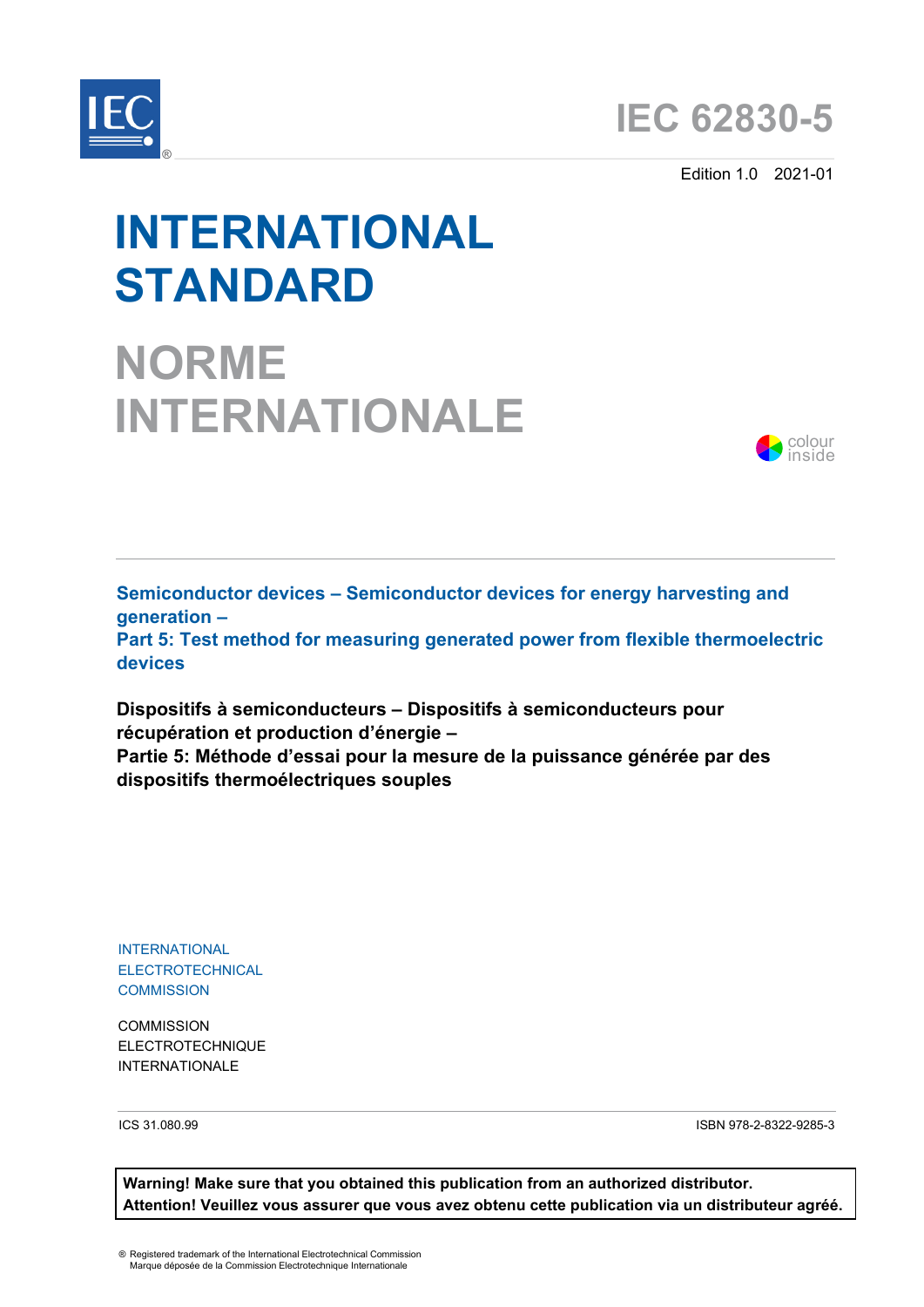## **CONTENTS**

| 1              |                                                                                                                                                                     |  |
|----------------|---------------------------------------------------------------------------------------------------------------------------------------------------------------------|--|
| $\overline{2}$ |                                                                                                                                                                     |  |
| 3              |                                                                                                                                                                     |  |
| 4              |                                                                                                                                                                     |  |
| 4.1            |                                                                                                                                                                     |  |
| 4.2            |                                                                                                                                                                     |  |
| 4.3            |                                                                                                                                                                     |  |
|                | Annex A (informative) Example of experimental set-up and data for performance of                                                                                    |  |
| A.1            | Schematic experimental set-up for measuring generated power in a                                                                                                    |  |
| A.2            | Experimental set-up for measuring contact pressure between a device and                                                                                             |  |
| A.3            | Example of experimentally measured data under different conditions 14                                                                                               |  |
|                |                                                                                                                                                                     |  |
|                | Figure 1 - General measurement apparatus for generated power in thermoelectric                                                                                      |  |
|                | Figure 2 - Experimental apparatus for generated power in flexible thermoelectric                                                                                    |  |
|                | Figure 3 - Experimental apparatus for different bending radiuses of curvature10                                                                                     |  |
|                | Figure A.1 – Example of experimental schematic diagram and set-up for measuring the<br>performance parameters of a flexible thermoelectric device under the bending |  |
|                |                                                                                                                                                                     |  |
|                | Figure A.2 - Example of experimental set-up for measuring generated electric power 14                                                                               |  |
|                | Figure A.3 - Example of experimental data for generated power from a flexible                                                                                       |  |
|                | Table 1 - Relation between the bending radius of curvature and typical parts of the                                                                                 |  |
|                |                                                                                                                                                                     |  |
|                | Table 3 - Experimentally determined parameters for thermoelectric device 11                                                                                         |  |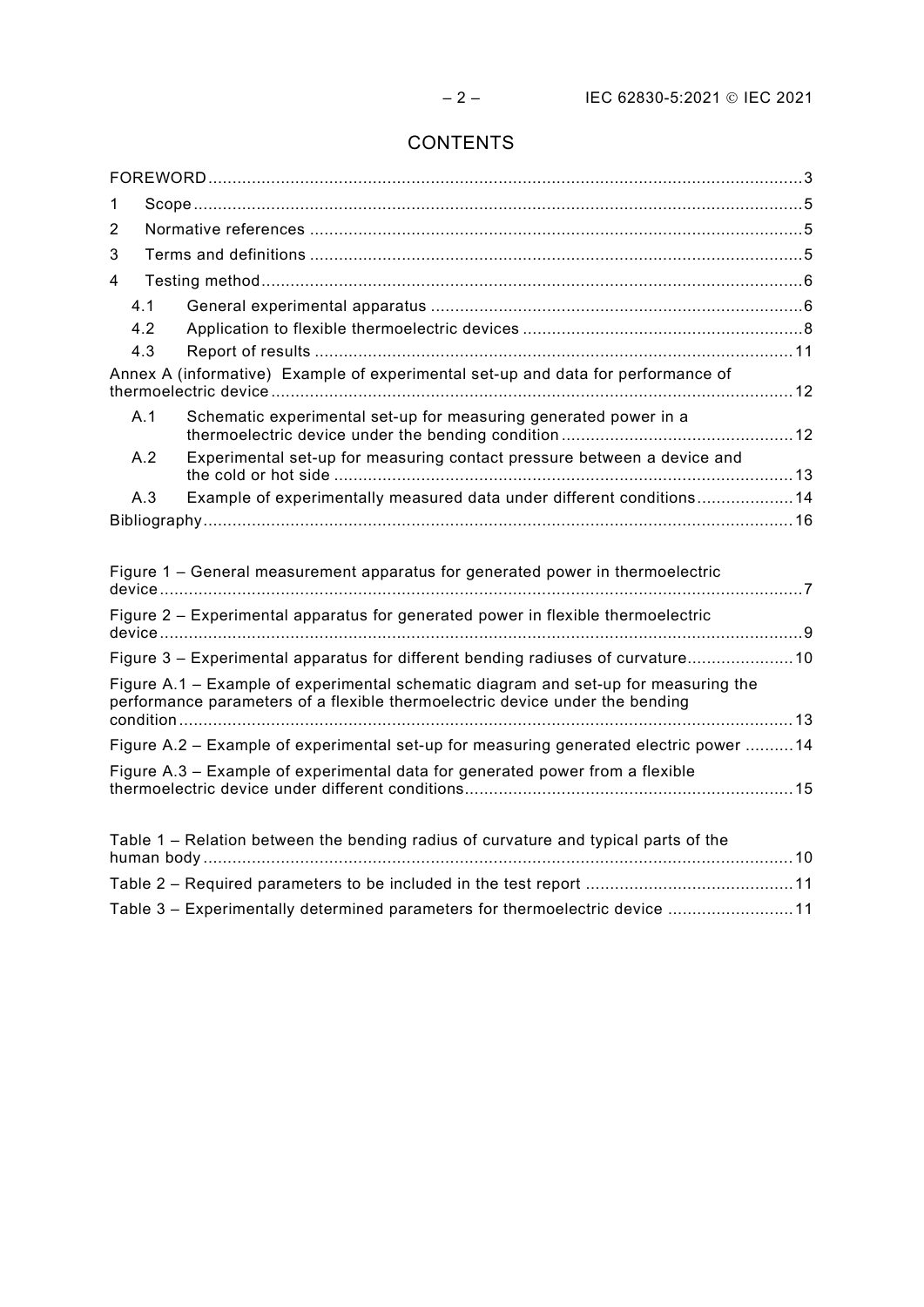#### INTERNATIONAL ELECTROTECHNICAL COMMISSION

\_\_\_\_\_\_\_\_\_\_\_\_

## **SEMICONDUCTOR DEVICES – SEMICONDUCTOR DEVICES FOR ENERGY HARVESTING AND GENERATION –**

## **Part 5: Test method for measuring generated power from flexible thermoelectric devices**

#### FOREWORD

- <span id="page-2-0"></span>1) The International Electrotechnical Commission (IEC) is a worldwide organization for standardization comprising all national electrotechnical committees (IEC National Committees). The object of IEC is to promote international co-operation on all questions concerning standardization in the electrical and electronic fields. To this end and in addition to other activities, IEC publishes International Standards, Technical Specifications, Technical Reports, Publicly Available Specifications (PAS) and Guides (hereafter referred to as "IEC Publication(s)"). Their preparation is entrusted to technical committees; any IEC National Committee interested in the subject dealt with may participate in this preparatory work. International, governmental and nongovernmental organizations liaising with the IEC also participate in this preparation. IEC collaborates closely with the International Organization for Standardization (ISO) in accordance with conditions determined by agreement between the two organizations.
- 2) The formal decisions or agreements of IEC on technical matters express, as nearly as possible, an international consensus of opinion on the relevant subjects since each technical committee has representation from all interested IEC National Committees.
- 3) IEC Publications have the form of recommendations for international use and are accepted by IEC National Committees in that sense. While all reasonable efforts are made to ensure that the technical content of IEC Publications is accurate, IEC cannot be held responsible for the way in which they are used or for any misinterpretation by any end user.
- 4) In order to promote international uniformity, IEC National Committees undertake to apply IEC Publications transparently to the maximum extent possible in their national and regional publications. Any divergence between any IEC Publication and the corresponding national or regional publication shall be clearly indicated in the latter.
- 5) IEC itself does not provide any attestation of conformity. Independent certification bodies provide conformity assessment services and, in some areas, access to IEC marks of conformity. IEC is not responsible for any services carried out by independent certification bodies.
- 6) All users should ensure that they have the latest edition of this publication.
- 7) No liability shall attach to IEC or its directors, employees, servants or agents including individual experts and members of its technical committees and IEC National Committees for any personal injury, property damage or other damage of any nature whatsoever, whether direct or indirect, or for costs (including legal fees) and expenses arising out of the publication, use of, or reliance upon, this IEC Publication or any other IEC Publications.
- 8) Attention is drawn to the Normative references cited in this publication. Use of the referenced publications is indispensable for the correct application of this publication.
- 9) Attention is drawn to the possibility that some of the elements of this IEC Publication may be the subject of patent rights. IEC shall not be held responsible for identifying any or all such patent rights.

International Standard IEC 63830-5 has been prepared by IEC technical committee 47: Semiconductor devices.

The text of this International Standard is based on the following documents:

| <b>FDIS</b>  | Report on voting |
|--------------|------------------|
| 47/2668/FDIS | 47/2678/RVD      |

Full information on the voting for the approval of this International Standard can be found in the report on voting indicated in the above table.

This document has been drafted in accordance with the ISO/IEC Directives, Part 2.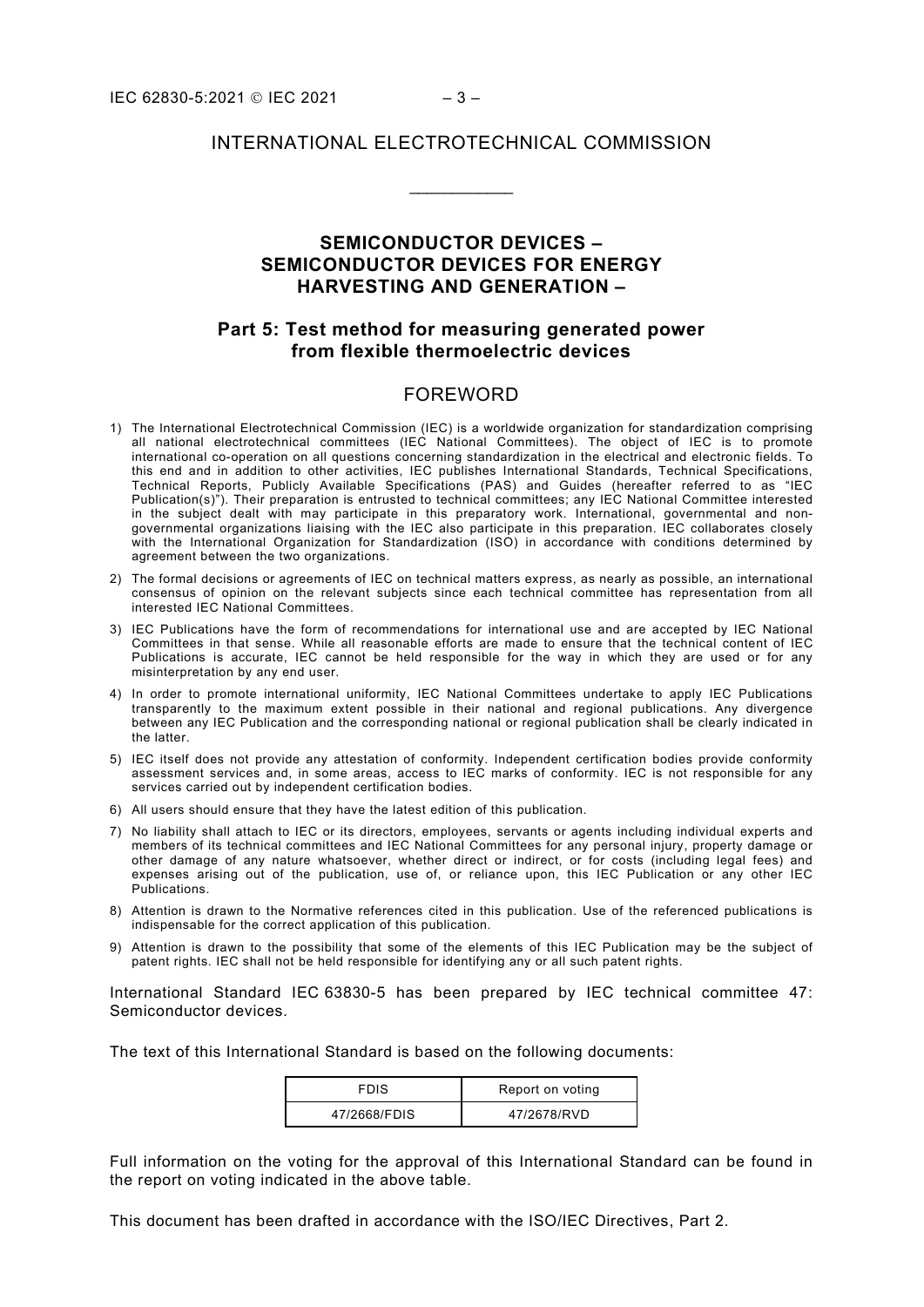A list of all parts in the IEC 62830 series, published under the general title *Semiconductor devices – Semiconductor devices for energy harvesting and generation*, can be found on the IEC website.

The committee has decided that the contents of this document will remain unchanged until the stability date indicated on the IEC website under "http://webstore.iec.ch" in the data related to the specific document. At this date, the document will be

- reconfirmed,
- withdrawn,
- replaced by a revised edition, or
- amended.

**IMPORTANT – The 'colour inside' logo on the cover page of this publication indicates that it contains colours which are considered to be useful for the correct understanding of its contents. Users should therefore print this document using a colour printer.**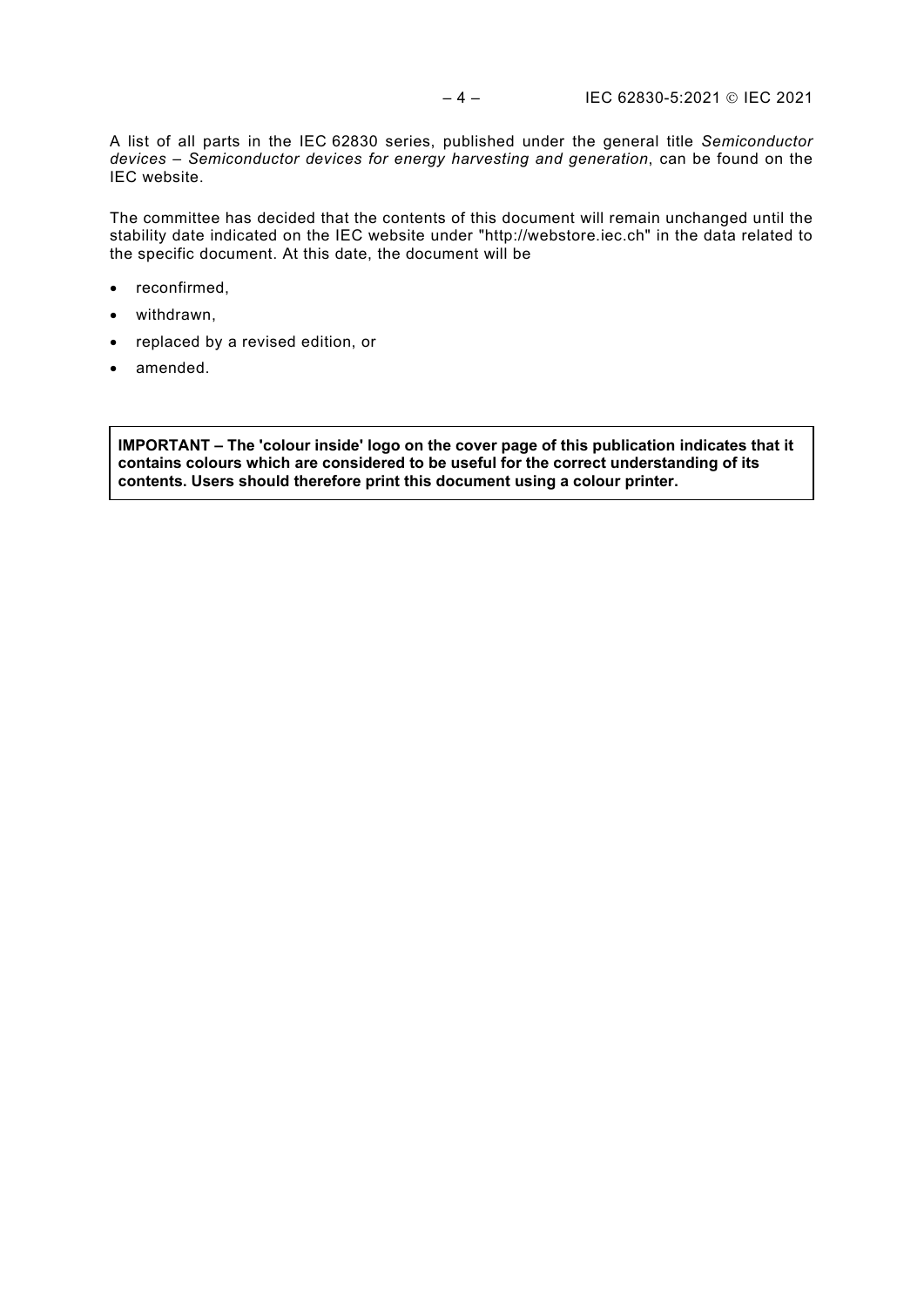## **SEMICONDUCTOR DEVICES – SEMICONDUCTOR DEVICES FOR ENERGY HARVESTING AND GENERATION –**

## **Part 5: Test method for measuring generated power from flexible thermoelectric devices**

#### <span id="page-4-0"></span>**1 Scope**

This part of IEC 62830 specifies the test method for measuring generated electric power from flexible thermoelectric devices under bending conditions. This document provides terms, definitions, symbols, configurations, and test methods that can be used to evaluate and determine the performance of flexible thermoelectric devices. This document also describes the test conditions such as temperature, temperature difference, contact conditions, insulation and bending radius of flexible thermoelectric devices. This document is applicable to flexible energy harvesting devices for flexible semiconductor devices.

#### <span id="page-4-1"></span>**2 Normative references**

<span id="page-4-2"></span>There are no normative references in this document.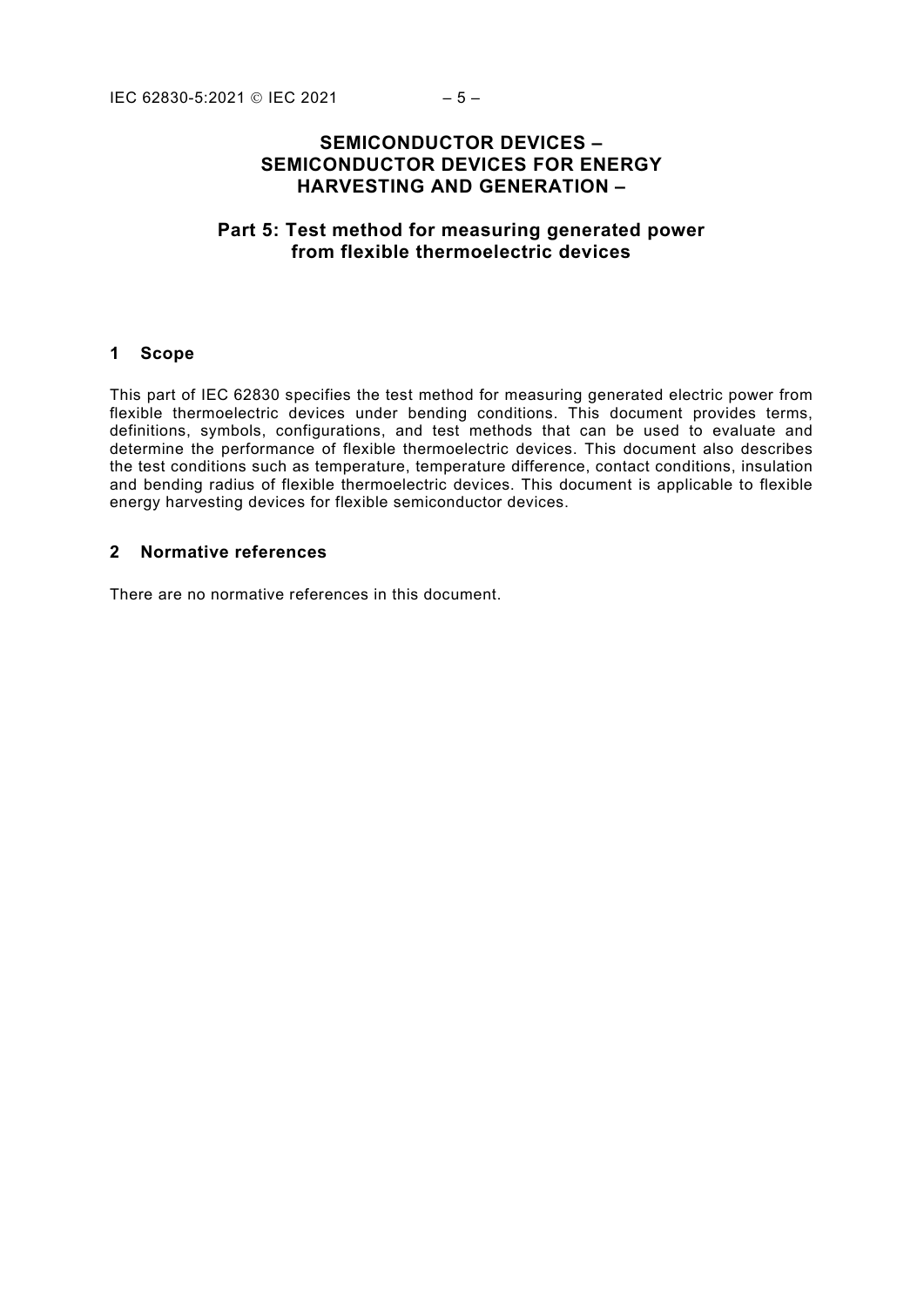## SOMMAIRE

| 1                                                                                                                                                                              |                                                                                        |                                                                                                                                                        |  |  |  |
|--------------------------------------------------------------------------------------------------------------------------------------------------------------------------------|----------------------------------------------------------------------------------------|--------------------------------------------------------------------------------------------------------------------------------------------------------|--|--|--|
| 2                                                                                                                                                                              |                                                                                        |                                                                                                                                                        |  |  |  |
| 3                                                                                                                                                                              |                                                                                        |                                                                                                                                                        |  |  |  |
| 4                                                                                                                                                                              |                                                                                        |                                                                                                                                                        |  |  |  |
|                                                                                                                                                                                | 4.1                                                                                    |                                                                                                                                                        |  |  |  |
|                                                                                                                                                                                | 4.2                                                                                    |                                                                                                                                                        |  |  |  |
|                                                                                                                                                                                | 4.3                                                                                    |                                                                                                                                                        |  |  |  |
|                                                                                                                                                                                | Annexe A (informative) Exemple de montage expérimental et données concernant les       |                                                                                                                                                        |  |  |  |
|                                                                                                                                                                                | A.1                                                                                    | Schéma d'un montage expérimental pour la mesure de la puissance générée au<br>sein d'un dispositif thermoélectrique dans les conditions de courbure 28 |  |  |  |
|                                                                                                                                                                                | A.2                                                                                    | Montage expérimental pour la mesure de la pression de contact entre un dispositif                                                                      |  |  |  |
|                                                                                                                                                                                | A.3                                                                                    | Exemple de données mesurées expérimentalement dans différentes conditions 31                                                                           |  |  |  |
|                                                                                                                                                                                |                                                                                        |                                                                                                                                                        |  |  |  |
|                                                                                                                                                                                |                                                                                        | Figure 1 - Appareillage de mesure général pour la puissance générée dans un dispositif                                                                 |  |  |  |
|                                                                                                                                                                                |                                                                                        | Figure 2 – Appareillage expérimental pour la puissance générée dans un dispositif                                                                      |  |  |  |
|                                                                                                                                                                                |                                                                                        | Figure 3 - Appareillage expérimental pour différents rayons de courbure en flexion 25                                                                  |  |  |  |
| Figure A.1 – Exemple de diagramme schématique et de représentation tridimensionnelle d'un<br>montage expérimental pour la mesure des paramètres de performance d'un dispositif |                                                                                        |                                                                                                                                                        |  |  |  |
|                                                                                                                                                                                | Figure A.2 - Exemple de montage expérimental pour la mesure de la puissance électrique |                                                                                                                                                        |  |  |  |
|                                                                                                                                                                                | Figure A.3 - Exemple de données expérimentales concernant la puissance générée par un  |                                                                                                                                                        |  |  |  |
|                                                                                                                                                                                |                                                                                        | Tableau 1 - Relation entre le rayon de courbure en flexion et différentes parties du corps                                                             |  |  |  |
|                                                                                                                                                                                |                                                                                        |                                                                                                                                                        |  |  |  |

Tableau 3 – Paramètres déterminés expérimentalement pour un dispositif thermoélectrique 27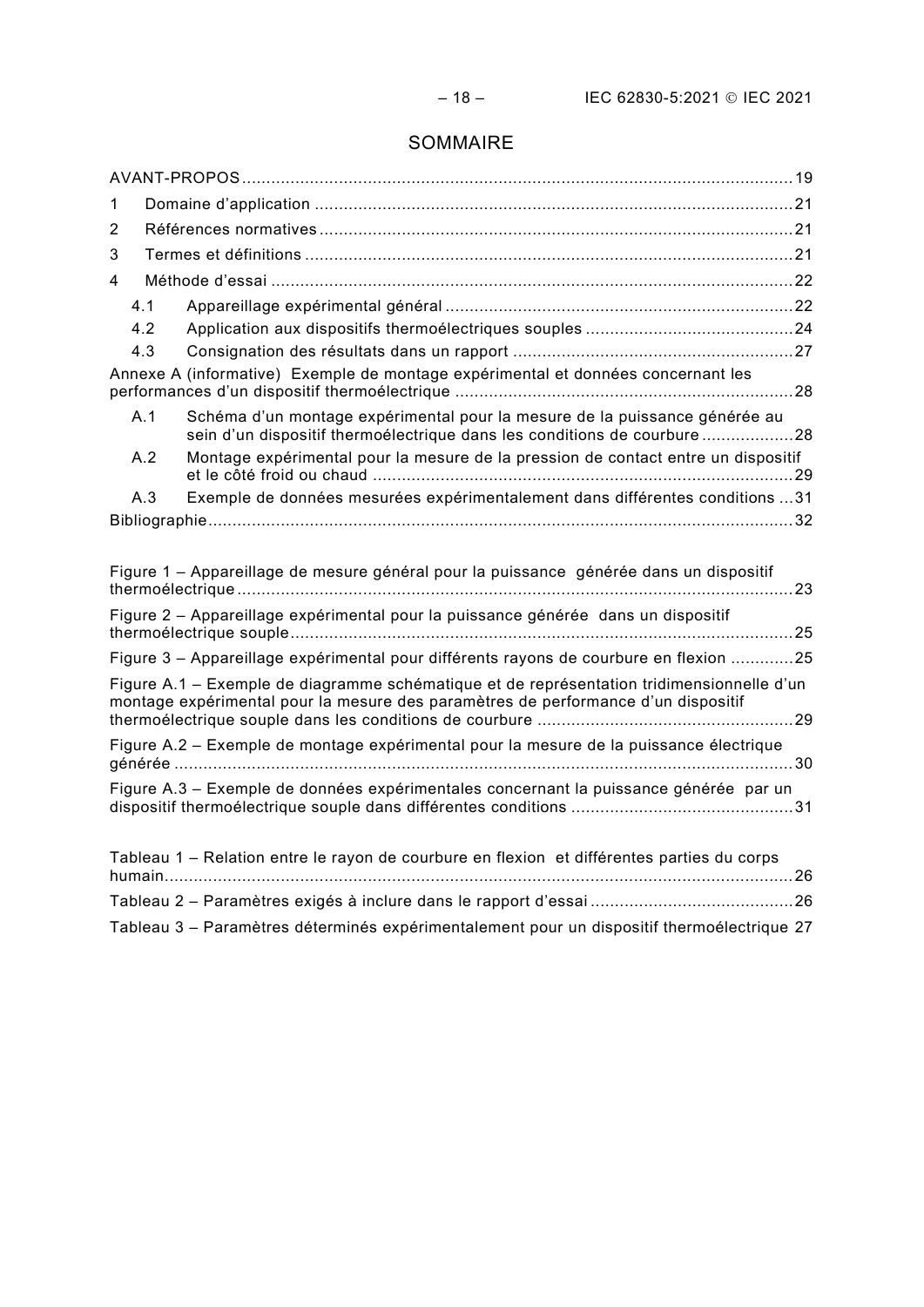#### COMMISSION ÉLECTROTECHNIQUE INTERNATIONALE

\_\_\_\_\_\_\_\_\_\_\_\_

## **DISPOSITIFS À SEMICONDUCTEURS – DISPOSITIFS À SEMICONDUCTEURS POUR RÉCUPÉRATION ET PRODUCTION D'ÉNERGIE –**

#### **Partie 5: Méthode d'essai pour la mesure de la puissance générée par des dispositifs thermoélectriques souples**

### AVANT-PROPOS

- <span id="page-6-0"></span>1) La Commission Electrotechnique Internationale (IEC) est une organisation mondiale de normalisation composée de l'ensemble des comités électrotechniques nationaux (Comités nationaux de l'IEC). L'IEC a pour objet de favoriser la coopération internationale pour toutes les questions de normalisation dans les domaines de l'électricité et de l'électronique. A cet effet, l'IEC – entre autres activités – publie des Normes internationales, des Spécifications techniques, des Rapports techniques, des Spécifications accessibles au public (PAS) et des Guides (ci-après dénommés "Publication(s) de l'IEC"). Leur élaboration est confiée à des comités d'études, aux travaux desquels tout Comité national intéressé par le sujet traité peut participer. Les organisations internationales, gouvernementales et non gouvernementales, en liaison avec l'IEC, participent également aux travaux. L'IEC collabore étroitement avec l'Organisation Internationale de Normalisation (ISO), selon des conditions fixées par accord entre les deux organisations.
- 2) Les décisions ou accords officiels de l'IEC concernant les questions techniques représentent, dans la mesure du possible, un accord international sur les sujets étudiés, étant donné que les Comités nationaux de l'IEC intéressés sont représentés dans chaque comité d'études.
- 3) Les Publications de l'IEC se présentent sous la forme de recommandations internationales et sont agréées comme telles par les Comités nationaux de l'IEC. Tous les efforts raisonnables sont entrepris afin que l'IEC s'assure de l'exactitude du contenu technique de ses publications; l'IEC ne peut pas être tenue responsable de l'éventuelle mauvaise utilisation ou interprétation qui en est faite par un quelconque utilisateur final.
- 4) Dans le but d'encourager l'uniformité internationale, les Comités nationaux de l'IEC s'engagent, dans toute la mesure possible, à appliquer de façon transparente les Publications de l'IEC dans leurs publications nationales et régionales. Toutes divergences entre toutes Publications de l'IEC et toutes publications nationales ou régionales correspondantes doivent être indiquées en termes clairs dans ces dernières.
- 5) L'IEC elle-même ne fournit aucune attestation de conformité. Des organismes de certification indépendants fournissent des services d'évaluation de conformité et, dans certains secteurs, accèdent aux marques de conformité de l'IEC. L'IEC n'est responsable d'aucun des services effectués par les organismes de certification indépendants.
- 6) Tous les utilisateurs doivent s'assurer qu'ils sont en possession de la dernière édition de cette publication.
- 7) Aucune responsabilité ne doit être imputée à l'IEC, à ses administrateurs, employés, auxiliaires ou mandataires, y compris ses experts particuliers et les membres de ses comités d'études et des Comités nationaux de l'IEC, pour tout préjudice causé en cas de dommages corporels et matériels, ou de tout autre dommage de quelque nature que ce soit, directe ou indirecte, ou pour supporter les coûts (y compris les frais de justice) et les dépenses découlant de la publication ou de l'utilisation de cette Publication de l'IEC ou de toute autre Publication de l'IEC, ou au crédit qui lui est accordé.
- 8) L'attention est attirée sur les références normatives citées dans cette publication. L'utilisation de publications référencées est obligatoire pour une application correcte de la présente publication.
- 9) L'attention est attirée sur le fait que certains des éléments de la présente Publication de l'IEC peuvent faire l'objet de droits de brevet. L'IEC ne saurait être tenue pour responsable de ne pas avoir identifié de tels droits de brevets et de ne pas avoir signalé leur existence.

La Norme internationale IEC 63830-5 a été établie par le comité d'études 47 de l'IEC: Dispositifs à semiconducteurs.

Le texte de cette Norme internationale est issu des documents suivants:

| <b>FDIS</b>  | Rapport de vote |
|--------------|-----------------|
| 47/2668/FDIS | 47/2678/RVD     |

Le rapport de vote indiqué dans le tableau ci-dessus donne toute information sur le vote ayant abouti à l'approbation de cette Norme internationale.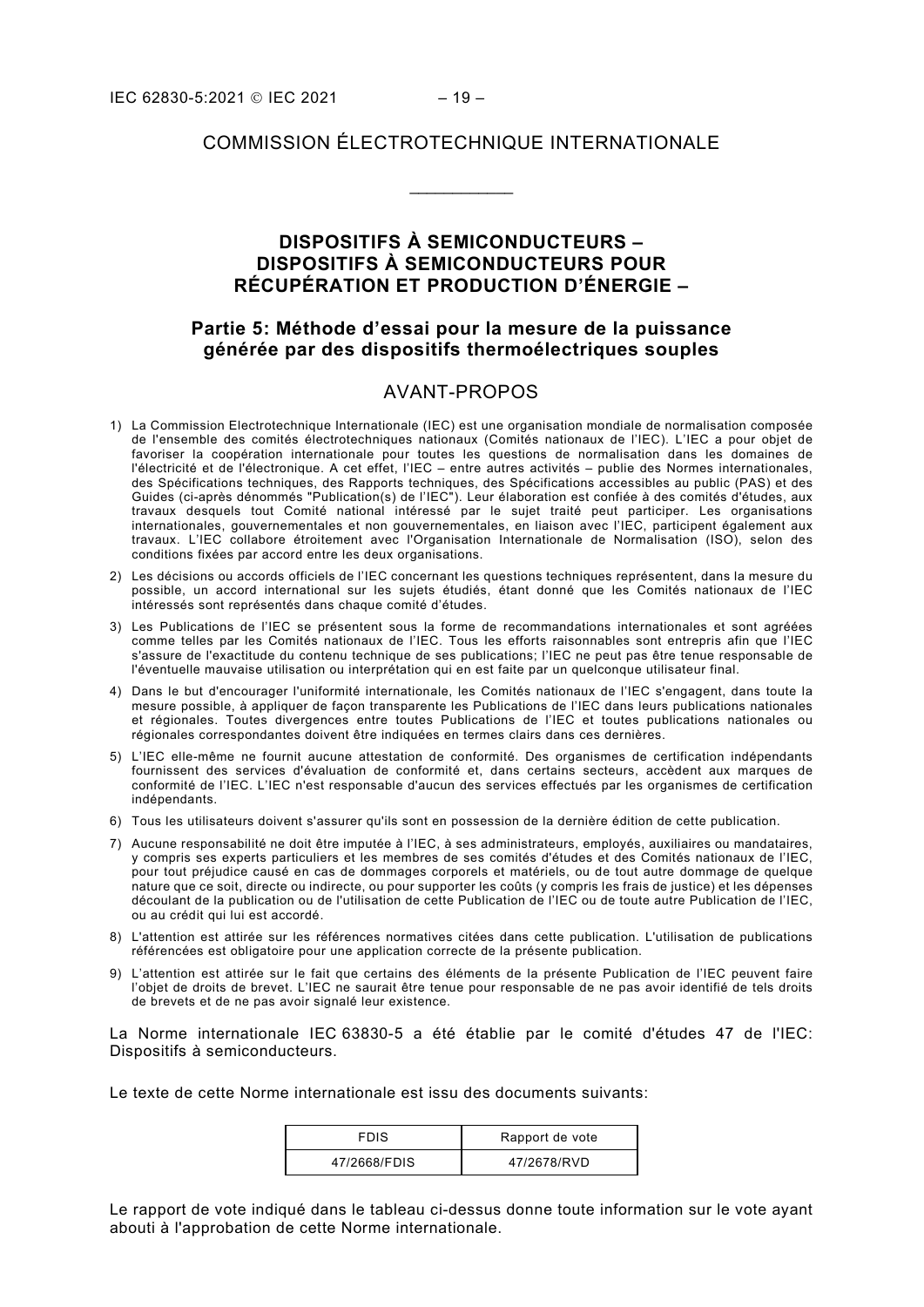Ce document a été rédigé selon les Directives ISO/IEC, Partie 2.

Une liste de toutes les parties de la série IEC 62830, publiées sous le titre *général Dispositifs à semiconducteurs* – *Dispositifs à semiconducteurs pour récupération et production d'énergie*, peut être consultée sur le site web de l'IEC.

Le comité a décidé que le contenu de ce document ne sera pas modifié avant la date de stabilité indiquée sur le site web de l'IEC sous "http://webstore.iec.ch" dans les données relatives au document recherché. A cette date, le document sera

- reconduit,
- supprimé,
- remplacé par une édition révisée, ou
- amendé.

**IMPORTANT – Le logo "colour inside" qui se trouve sur la page de couverture de cette publication indique qu'elle contient des couleurs qui sont considérées comme utiles à une bonne compréhension de son contenu. Les utilisateurs devraient, par conséquent, imprimer cette publication en utilisant une imprimante couleur.**